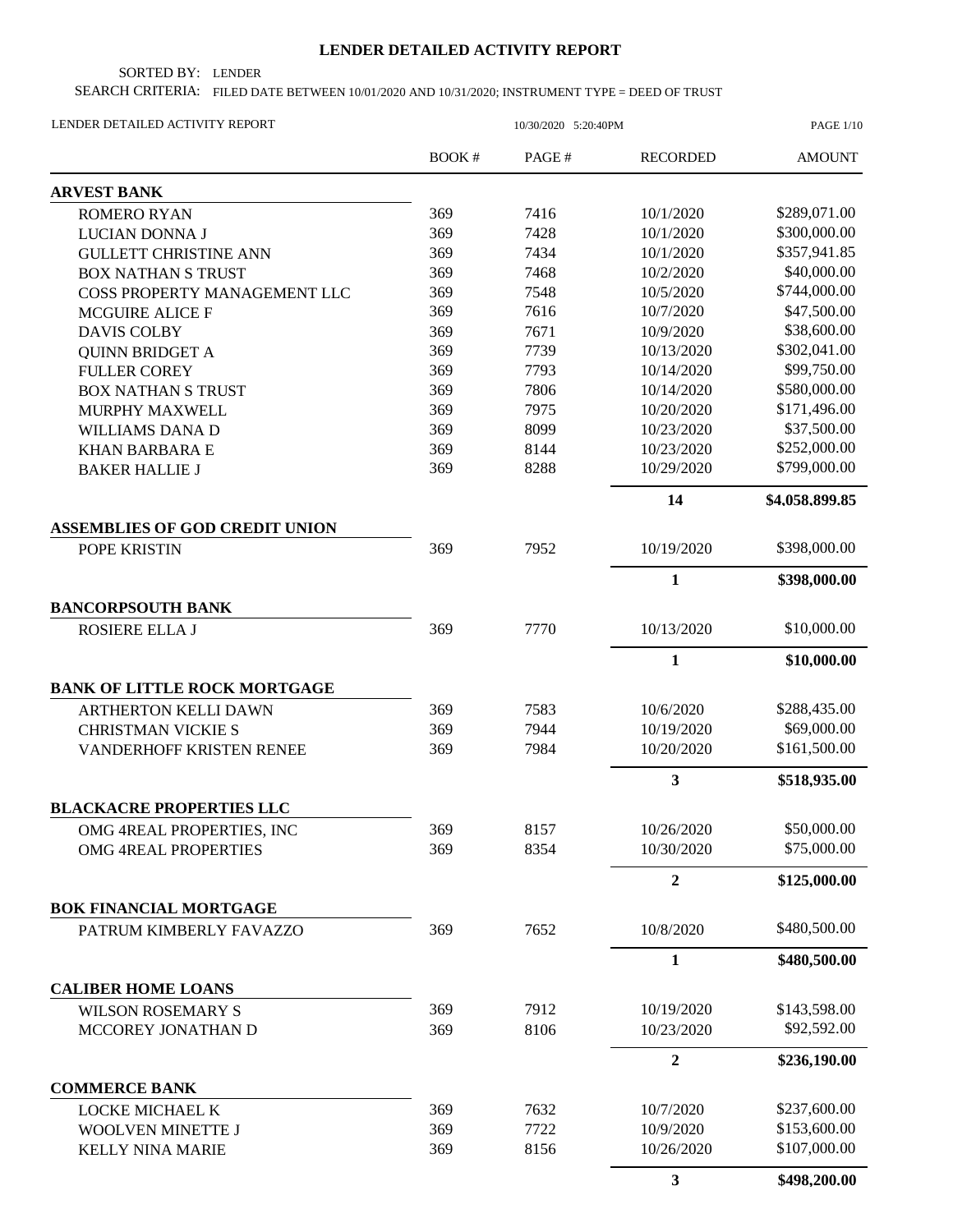PAGE 2/10

|                                          | <b>BOOK#</b> | PAGE# | <b>RECORDED</b>  | <b>AMOUNT</b>  |
|------------------------------------------|--------------|-------|------------------|----------------|
| <b>COMMUNITY BANK AND TRUST</b>          |              |       |                  |                |
| SORENSEN 1000 OAKS RANCH LLC             | 369          | 7564  | 10/6/2020        | \$1,175,000.00 |
| <b>BICKLER BERNARD</b>                   | 369          | 7582  | 10/6/2020        | \$225,125.00   |
| <b>LINAM KEVIN M</b>                     | 369          | 7617  | 10/7/2020        | \$214,200.00   |
| <b>MORTON JUANITA S</b>                  | 369          | 7626  | 10/7/2020        | \$100,000.00   |
| <b>MCBRIDE PHYLLIS M</b>                 | 369          | 7656  | 10/8/2020        | \$175,000.00   |
| MCDANIEL RONDA RACHELLE                  | 369          | 7712  | 10/9/2020        | \$106,700.00   |
| <b>BRANSCUM ELIZABETH S</b>              | 369          | 7940  | 10/19/2020       | \$55,000.00    |
| <b>ADDY DOUG</b>                         | 369          | 7985  | 10/20/2020       | \$180,000.00   |
| <b>BRANSCUM ANTHONY MARK</b>             | 369          | 8066  | 10/22/2020       | \$160,000.00   |
| <b>ZIMMERMAN CURTIS LEE</b>              | 369          | 8070  | 10/22/2020       | \$634,400.00   |
| <b>ELSASS ALAN E</b>                     | 369          | 8081  | 10/22/2020       | \$13,000.00    |
| <b>LAZURE DANIEL P</b>                   | 369          | 8138  | 10/23/2020       | \$174,500.00   |
| <b>EPPERSON COLLEEN</b>                  | 369          | 8142  | 10/23/2020       | \$162,011.00   |
| <b>MCCULLY BETH E</b>                    | 369          | 8181  | 10/26/2020       | \$30,000.00    |
| KPMJ, LLC                                | 369          | 8183  | 10/26/2020       | \$82,500.00    |
|                                          |              |       | 15               | \$3,487,436.00 |
| <b>COUSINS INVESTMENT PROPERTIES LLC</b> |              |       |                  |                |
| ALVARADO MARTINA LOPEZ                   | 369          | 7948  | 10/19/2020       | \$61,000.00    |
|                                          |              |       | $\mathbf{1}$     | \$61,000.00    |
| <b>DAGEN DAN</b>                         |              |       |                  |                |
| <b>BRISTER TYLER</b>                     | 369          | 7781  | 10/13/2020       | \$150,000.00   |
|                                          |              |       | $\mathbf{1}$     | \$150,000.00   |
| <b>DAGEN KERRI</b>                       |              |       |                  |                |
| <b>BRISTER MARIAH</b>                    | 369          | 7781  | 10/13/2020       | \$150,000.00   |
|                                          |              |       | $\mathbf{1}$     | \$150,000.00   |
| DAS AQUISITION COMPANY                   |              |       |                  |                |
| <b>MASTERS MARY E</b>                    | 369          | 7761  | 10/13/2020       | \$152,196.00   |
| <b>SIKES LILIAS MARIE</b>                | 369          | 7968  | 10/20/2020       | \$178,787.00   |
|                                          |              |       | $\boldsymbol{2}$ | \$330,983.00   |
| <b>DISCOVER BANK</b>                     |              |       |                  |                |
| MOORE DANIEL T                           | 369          | 7498  | 10/5/2020        | \$95,000.00    |
|                                          |              |       | $\mathbf{1}$     | \$95,000.00    |
| <b>EQUITY BANK</b>                       |              |       |                  |                |
| <b>CLARK CHAD</b>                        | 369          | 7554  | 10/6/2020        | \$85,000.00    |
|                                          |              |       | $\mathbf{1}$     | \$85,000.00    |
| <b>FCS FINANCIAL</b>                     |              |       |                  |                |
| <b>CLARK JASON L</b>                     | 369          | 7401  | 10/1/2020        | \$188,000.00   |
| HOPKINS BRETT A                          | 369          | 7608  | 10/7/2020        | \$140,000.00   |
| <b>MOUA DOUA CHEE</b>                    | 369          | 7745  | 10/13/2020       | \$140,000.00   |
| <b>XIONG NHA</b>                         | 369          | 7778  | 10/13/2020       | \$224,000.00   |
|                                          |              |       | 4                | \$692,000.00   |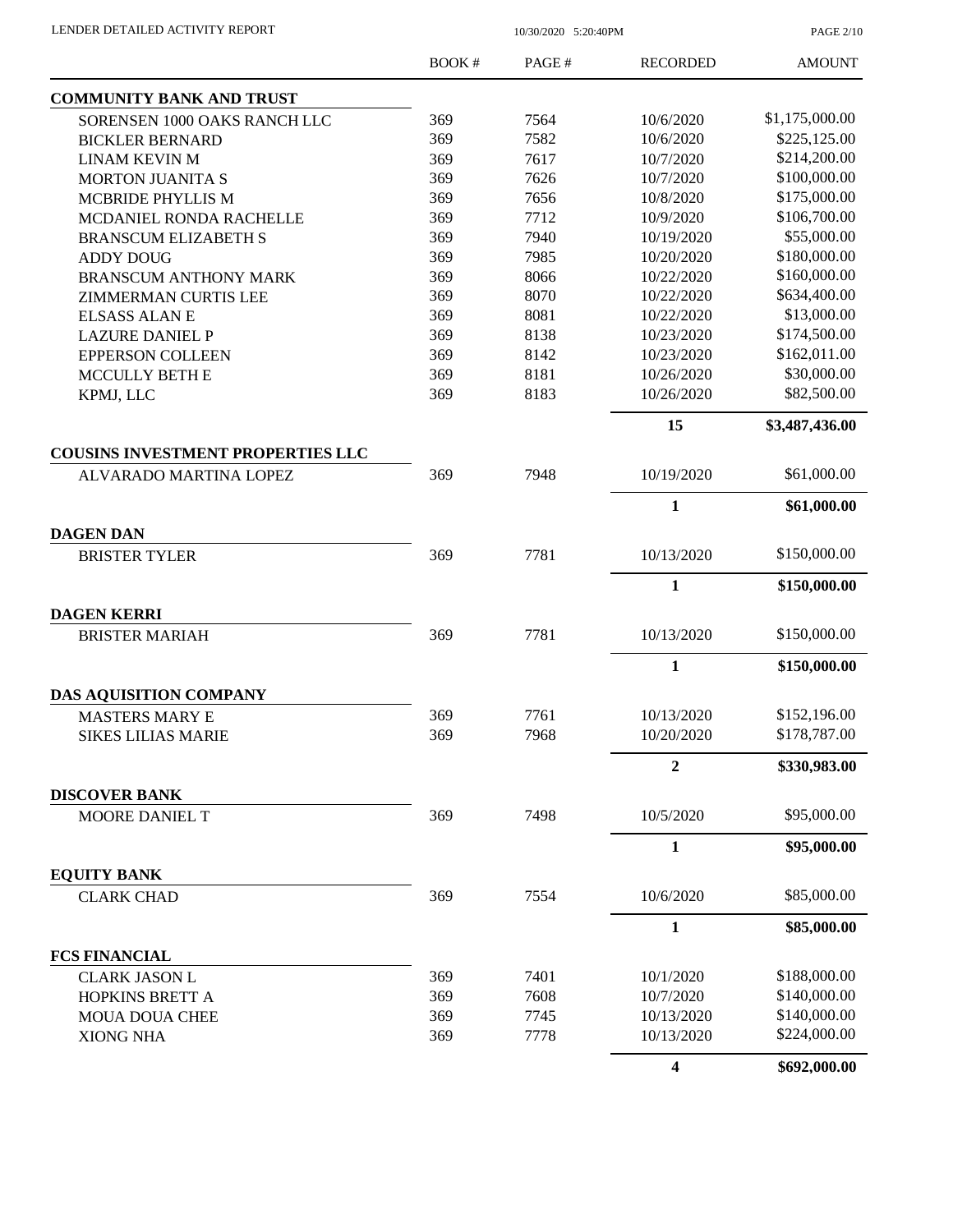PAGE 3/10

|                                       | <b>BOOK#</b> | PAGE# | <b>RECORDED</b> | <b>AMOUNT</b>  |
|---------------------------------------|--------------|-------|-----------------|----------------|
| <b>FIRST COMMUNITY BANK</b>           |              |       |                 |                |
| <b>DUMOND TERESA</b>                  | 369          | 7443  | 10/1/2020       | \$30,000.00    |
| <b>KCF LLC</b>                        | 369          | 7461  | 10/2/2020       | \$20,328.00    |
| HUBCO INVESTMENTS LLC                 | 369          | 7462  | 10/2/2020       | \$97,000.00    |
| <b>WHITE JASON</b>                    | 369          | 7511  | 10/5/2020       | \$108,000.00   |
| <b>EVANS MIRANDA</b>                  | 369          | 7565  | 10/6/2020       | \$300,000.00   |
| HENLEY PROPERTIES LLC                 | 369          | 7568  | 10/6/2020       | \$411,928.76   |
| <b>EBBINGHAUS TAMMY</b>               | 369          | 7621  | 10/7/2020       | \$59,850.00    |
| GIBBENS CONSTRUCTION AND PROPERTIES L | 369          | 7750  | 10/13/2020      | \$118,000.00   |
| <b>JAMES SAMANTHA</b>                 | 369          | 7864  | 10/15/2020      | \$76,000.00    |
| MCCARTER MITCHELL                     | 369          | 7935  | 10/19/2020      | \$135,900.00   |
| HUBBARD JACK T TRUST                  | 369          | 8021  | 10/21/2020      | \$300,000.00   |
| PEVAHOUSE DAPHNE                      | 369          | 8041  | 10/21/2020      | \$195,000.00   |
| <b>AUCH TEENA</b>                     | 369          | 8185  | 10/26/2020      | \$102,020.00   |
| <b>LONCARICH REBECA</b>               | 369          | 8192  | 10/26/2020      | \$131,000.00   |
| <b>NEASE TREVOR W</b>                 | 369          | 8219  | 10/27/2020      | \$345,000.00   |
|                                       |              |       | 15              | \$2,430,026.76 |
| <b>FIRST FINANCIAL BANK</b>           |              |       |                 |                |
| THAO KIA VANG                         | 369          | 8226  | 10/27/2020      | \$2,495,000.00 |
|                                       |              |       | $\mathbf{1}$    | \$2,495,000.00 |
| <b>FIRST STATE BANK OF PURDY</b>      |              |       |                 |                |
| <b>DANIEL JESSICA S</b>               | 369          | 8339  | 10/30/2020      | \$240,000.00   |
| <b>DANIEL JESSICA S</b>               | 369          | 8340  | 10/30/2020      | \$30,000.00    |
|                                       |              |       | $\overline{2}$  | \$270,000.00   |
| <b>FIRSTTRUST HOME LOANS</b>          |              |       |                 |                |
| <b>TILSON BRIAN</b>                   | 369          | 7509  | 10/5/2020       | \$144,790.00   |
| MITCHELL ALVIN L JR                   | 369          | 7717  | 10/9/2020       | \$175,750.00   |
| <b>WILSON ISAAC L</b>                 | 369          | 7819  | 10/14/2020      | \$216,000.00   |
| DURINGTON CHRISTINA L                 | 369          | 8155  | 10/26/2020      | \$211,375.00   |
| <b>HARDING MARGIE A</b>               | 369          | 8204  | 10/27/2020      | \$119,500.00   |
|                                       |              |       | 5               | \$867,415.00   |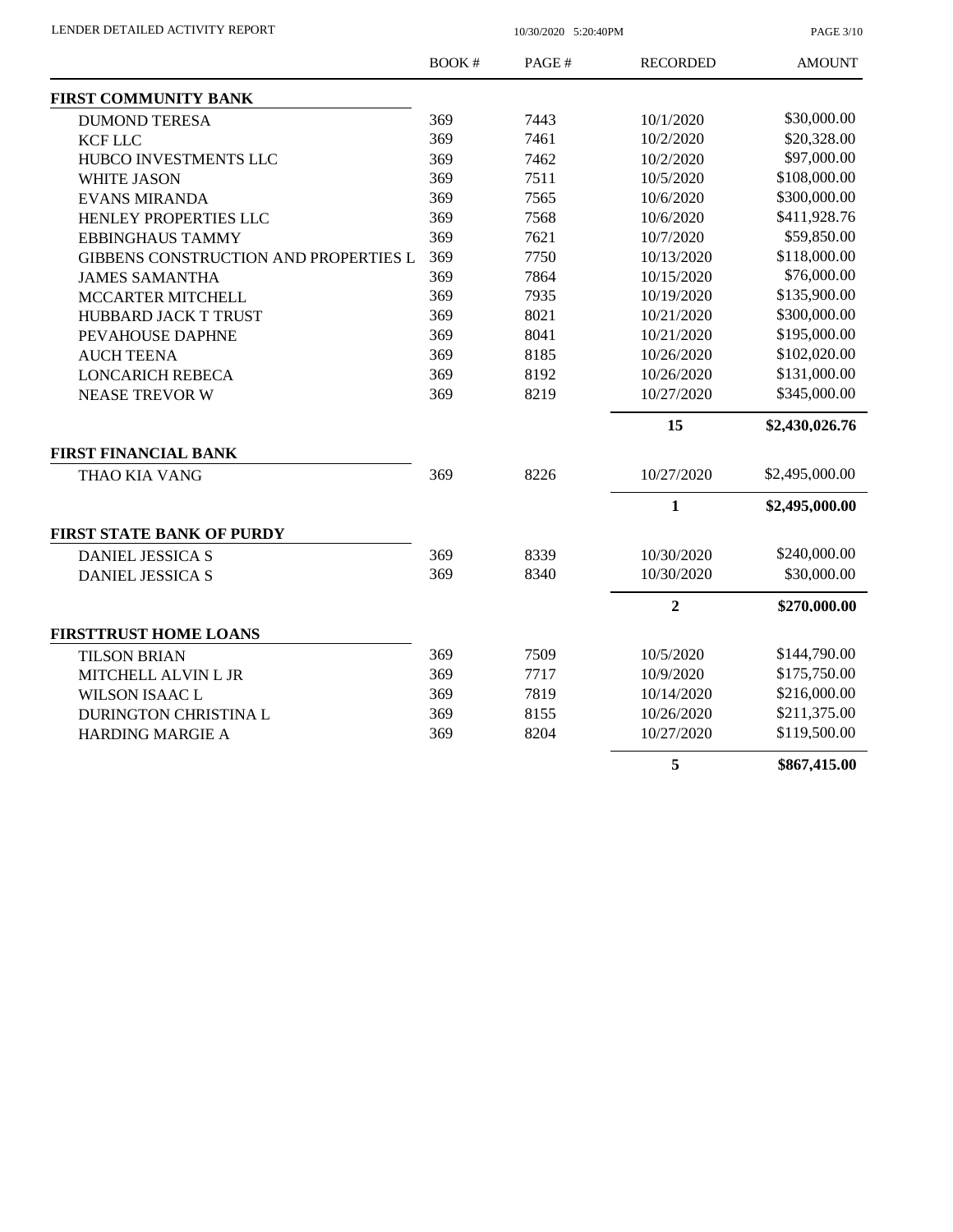PAGE 4/10

|                                  | BOOK# | PAGE# | <b>RECORDED</b> | <b>AMOUNT</b> |
|----------------------------------|-------|-------|-----------------|---------------|
| <b>FLAT BRANCH MORTGAGE</b>      |       |       |                 |               |
| <b>JOHNSON JAYDA</b>             | 369   | 7393  | 10/1/2020       | \$95,733.00   |
| <b>LEE RIEKO</b>                 | 369   | 7410  | 10/1/2020       | \$69,000.00   |
| <b>COX ALVIN L</b>               | 369   | 7414  | 10/1/2020       | \$161,500.00  |
| <b>FRAZIER MICHAEL K</b>         | 369   | 7471  | 10/2/2020       | \$160,000.00  |
| <b>WILSON ERIC A</b>             | 369   | 7478  | 10/2/2020       | \$179,685.00  |
| MCGEHEE COLBY                    | 369   | 7480  | 10/2/2020       | \$318,250.00  |
| <b>GATES NATASHA</b>             | 369   | 7604  | 10/7/2020       | \$280,627.00  |
| THOGMARTIN ROBERT T              | 369   | 7611  | 10/7/2020       | \$105,000.00  |
| <b>MUHLENA DANIELLE</b>          | 369   | 7619  | 10/7/2020       | \$150,670.00  |
| HUKILL JANEICE ROSE              | 369   | 7634  | 10/7/2020       | \$287,420.00  |
| WRIGHT PRESTON J                 | 369   | 7637  | 10/7/2020       | \$119,000.00  |
| <b>SWARTZ MICHAEL D</b>          | 369   | 7644  | 10/8/2020       | \$122,040.00  |
| PINEIRO SERGIO LEON              | 369   | 7700  | 10/9/2020       | \$121,557.00  |
| <b>ANDERSON MATTHEW</b>          | 369   | 7709  | 10/9/2020       | \$245,000.00  |
| <b>SCHEIG PAMELA</b>             | 369   | 7779  | 10/13/2020      | \$152,000.00  |
| MOORE REBECCA MELISSA            | 369   | 7783  | 10/13/2020      | \$74,343.00   |
| <b>FINDLEY PAMELA SUE</b>        | 369   | 7805  | 10/14/2020      | \$417,600.00  |
| <b>WILKS DOUGLAS H</b>           | 369   | 7808  | 10/14/2020      | \$135,000.00  |
| <b>NIAVARANI TYLER R</b>         | 369   | 7821  | 10/14/2020      | \$71,500.00   |
| <b>ZEUSCHNER RICHARD</b>         | 369   | 7826  | 10/14/2020      | \$111,200.00  |
| WHITE NONIE                      | 369   | 7861  | 10/15/2020      | \$47,500.00   |
| <b>JEWSBURY NISHA</b>            | 369   | 7880  | 10/16/2020      | \$283,475.00  |
| <b>WERRIES AUGUSTUS T K</b>      | 369   | 7899  | 10/16/2020      | \$65,200.00   |
| <b>SAWNEY TAMI</b>               | 369   | 7939  | 10/19/2020      | \$177,230.00  |
| KILLIAN JOSHUA                   | 369   | 7950  | 10/19/2020      | \$179,747.00  |
| STEWART TAYLOR MORGAN            | 369   | 7973  | 10/20/2020      | \$198,341.00  |
| <b>MERINO JUAN</b>               | 369   | 7997  | 10/20/2020      | \$120,000.00  |
| <b>BATES JESSIE</b>              | 369   | 8032  | 10/21/2020      | \$123,128.00  |
| <b>HARGIS THEODORE R</b>         | 369   | 8044  | 10/21/2020      | \$305,950.00  |
| PATTERSON ROBIN K                | 369   | 8045  | 10/21/2020      | \$115,040.00  |
| <b>LAWSON STEVEN</b>             | 369   | 8048  | 10/21/2020      | \$100,152.00  |
| <b>BUTLER JOHN L III</b>         | 369   | 8050  | 10/21/2020      | \$146,464.00  |
| <b>BOOK BRANDON</b>              | 369   | 8056  | 10/21/2020      | \$140,650.00  |
| <b>CHISM JESSICA</b>             | 369   | 8083  | 10/22/2020      | \$166,311.00  |
| <b>MARN ADDI RYANNE</b>          | 369   | 8104  | 10/23/2020      | \$290,600.00  |
| HASTE SUMMER M                   | 369   | 8132  | 10/23/2020      | \$362,785.00  |
| <b>ELLISON NATALIE</b>           | 369   | 8137  | 10/23/2020      | \$72,675.00   |
| <b>HARR CARL</b>                 | 369   | 8153  | 10/26/2020      | \$121,754.00  |
| <b>HIGHTOWER ESTHER JEWELENE</b> | 369   | 8187  | 10/26/2020      | \$117,800.00  |
| PARSONS TIFFANY R                | 369   | 8205  | 10/27/2020      | \$147,751.00  |
| <b>ASHE SELBY</b>                | 369   | 8257  | 10/29/2020      | \$237,373.00  |
| <b>CANTRELL DANNY</b>            | 369   | 8262  | 10/29/2020      | \$181,361.00  |
| VICKERS KATELYN JAN              | 369   | 8266  | 10/29/2020      | \$251,300.00  |
| <b>BLEVENS ROBIN J</b>           | 369   | 8278  | 10/29/2020      | \$104,000.00  |
| <b>SMITH CHARRLES DAIVED</b>     | 369   | 8286  | 10/29/2020      | \$237,405.00  |
| <b>MASON CRYSTAL</b>             | 369   | 8290  | 10/29/2020      | \$152,727.00  |
| <b>BLACK MARICA</b>              | 369   | 8311  | 10/30/2020      | \$408,000.00  |
| <b>WASHINGTON KORY D</b>         | 369   | 8317  | 10/30/2020      | \$153,088.00  |
| <b>JONES TYLER</b>               | 369   | 8320  | 10/30/2020      | \$99,494.00   |
| <b>SCHLUP JON</b>                | 369   | 8326  | 10/30/2020      | \$211,500.00  |
| SCHULTZ NATHAN H                 | 369   | 8329  | 10/30/2020      | \$121,766.00  |
| <b>ALLEN TRACY H</b>             | 369   | 8333  | 10/30/2020      | \$118,630.00  |
| <b>CUMMINGS SARAH</b>            | 369   | 8337  | 10/30/2020      | \$209,595.00  |
| <b>ACHTENBERG SHAWN</b>          | 369   | 8344  | 10/30/2020      | \$140,662.00  |
|                                  |       |       |                 |               |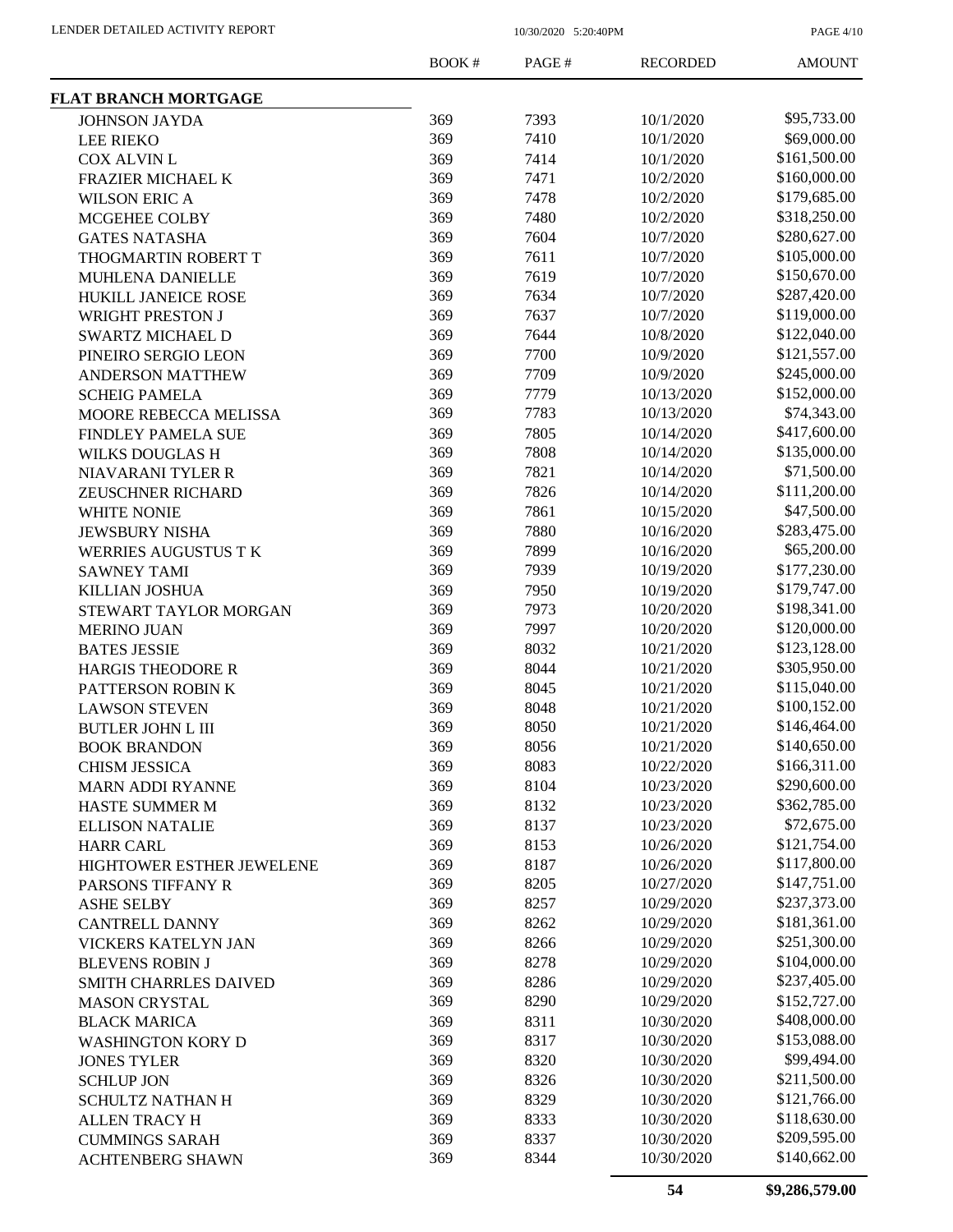PAGE 5/10

| <b>FREEDOM BANK OF SOUTHERN MISSOURI</b><br>369<br>8019<br>10/21/2020<br><b>RANDALL ROCKFORD D</b><br>$\mathbf{1}$<br><b>FREEDOM MORTGAGE CORPORATION</b><br>369<br>7412<br>10/1/2020<br><b>MYERS TAMI S</b><br>369<br>7664<br>10/8/2020<br><b>LANKFORD NATHAN OWEN</b><br>369<br>7734<br>10/13/2020<br><b>HOUSTON MIRANDA</b><br>7852<br>369<br>10/15/2020<br>PATTERSON KERRI D<br>8003<br>369<br>10/20/2020<br>MCDANIEL RANDY<br>8037<br>369<br>10/21/2020<br><b>WILSON DOLLY L</b><br>6<br><b>GATEWAY MORTGAGE GROUP</b><br>369<br>7419<br>10/1/2020<br><b>FOBAIR AMY D</b><br>369<br>7482<br>10/2/2020<br><b>BARLOW ROGER</b><br>369<br>8034<br>10/21/2020<br><b>VICE MARISA</b><br>369<br>8349<br>10/30/2020<br><b>BUFORD MADELYNNE R</b><br>$\overline{\mathbf{4}}$<br><b>GREAT SOUTHERN BANK</b><br><b>BAUMBACH CHRISTOPHER W</b><br>369<br>7920<br>10/19/2020<br>369<br>7929<br>10/19/2020<br>BENNETT CYNTHIA LEE<br>8009<br>369<br>10/21/2020<br>POWERS KIMBERLY K<br>369<br>8078<br>10/22/2020<br><b>CRUMPTON REBECCA L</b><br>369<br>8267<br>10/29/2020<br><b>GRANDY BRENDA</b><br>5<br><b>GUARANTEED RATE</b><br>369<br>8198<br>10/27/2020<br><b>GOLUBSKI CATHERINE</b><br>$\mathbf{1}$<br><b>GUARANTY BANK</b><br>369<br>7418<br>10/1/2020<br><b>HAILEY ASHLEY</b><br>369<br>7438<br>10/1/2020<br><b>COLLINS SHERRY</b><br>369<br>7527<br>10/5/2020<br><b>GRIGGS DEBRA</b><br>7614<br>369<br>10/7/2020<br><b>FARLEY RUSTY LEE</b><br>\$330,000.00<br>369<br>7629<br>10/7/2020<br><b>LAKE THOMAS S</b><br>\$2,910,000.00<br>369<br>7811<br>10/14/2020<br>SCHUBER MITCHELL HOMES LLC<br>\$404,000.00<br>369<br>7857<br>10/15/2020<br><b>STONE JENNIFER L</b><br>369<br>7932<br>10/19/2020<br><b>EZELL BRAD</b><br>369<br>8193<br>10/26/2020<br><b>GOMOPRO LLC</b><br>369<br>8282<br>10/29/2020<br><b>SCHUBER MITCHELL HOMES LLC</b><br>369<br>8283<br>10/29/2020<br>R L A MANAGEMENT INC<br>11<br><b>HAUGHT LARRY B TRUST</b><br>8084<br>369<br>10/22/2020<br><b>LANE JACOB</b><br>$\mathbf{1}$<br><b>HAUGHT LINDA L TRUST</b><br>369<br>8084<br>10/22/2020<br><b>LANE JACQUELINE</b><br>$\mathbf{1}$ | BOOK # | PAGE# | <b>RECORDED</b> | <b>AMOUNT</b>  |
|------------------------------------------------------------------------------------------------------------------------------------------------------------------------------------------------------------------------------------------------------------------------------------------------------------------------------------------------------------------------------------------------------------------------------------------------------------------------------------------------------------------------------------------------------------------------------------------------------------------------------------------------------------------------------------------------------------------------------------------------------------------------------------------------------------------------------------------------------------------------------------------------------------------------------------------------------------------------------------------------------------------------------------------------------------------------------------------------------------------------------------------------------------------------------------------------------------------------------------------------------------------------------------------------------------------------------------------------------------------------------------------------------------------------------------------------------------------------------------------------------------------------------------------------------------------------------------------------------------------------------------------------------------------------------------------------------------------------------------------------------------------------------------------------------------------------------------------------------------------------------------------------------------------------------------------------------------------------------------------------------------------------------------------------------------------------------------------------------------------|--------|-------|-----------------|----------------|
|                                                                                                                                                                                                                                                                                                                                                                                                                                                                                                                                                                                                                                                                                                                                                                                                                                                                                                                                                                                                                                                                                                                                                                                                                                                                                                                                                                                                                                                                                                                                                                                                                                                                                                                                                                                                                                                                                                                                                                                                                                                                                                                  |        |       |                 |                |
|                                                                                                                                                                                                                                                                                                                                                                                                                                                                                                                                                                                                                                                                                                                                                                                                                                                                                                                                                                                                                                                                                                                                                                                                                                                                                                                                                                                                                                                                                                                                                                                                                                                                                                                                                                                                                                                                                                                                                                                                                                                                                                                  |        |       |                 | \$151,292.00   |
|                                                                                                                                                                                                                                                                                                                                                                                                                                                                                                                                                                                                                                                                                                                                                                                                                                                                                                                                                                                                                                                                                                                                                                                                                                                                                                                                                                                                                                                                                                                                                                                                                                                                                                                                                                                                                                                                                                                                                                                                                                                                                                                  |        |       |                 | \$151,292.00   |
|                                                                                                                                                                                                                                                                                                                                                                                                                                                                                                                                                                                                                                                                                                                                                                                                                                                                                                                                                                                                                                                                                                                                                                                                                                                                                                                                                                                                                                                                                                                                                                                                                                                                                                                                                                                                                                                                                                                                                                                                                                                                                                                  |        |       |                 |                |
|                                                                                                                                                                                                                                                                                                                                                                                                                                                                                                                                                                                                                                                                                                                                                                                                                                                                                                                                                                                                                                                                                                                                                                                                                                                                                                                                                                                                                                                                                                                                                                                                                                                                                                                                                                                                                                                                                                                                                                                                                                                                                                                  |        |       |                 | \$271,098.00   |
|                                                                                                                                                                                                                                                                                                                                                                                                                                                                                                                                                                                                                                                                                                                                                                                                                                                                                                                                                                                                                                                                                                                                                                                                                                                                                                                                                                                                                                                                                                                                                                                                                                                                                                                                                                                                                                                                                                                                                                                                                                                                                                                  |        |       |                 | \$100,696.00   |
|                                                                                                                                                                                                                                                                                                                                                                                                                                                                                                                                                                                                                                                                                                                                                                                                                                                                                                                                                                                                                                                                                                                                                                                                                                                                                                                                                                                                                                                                                                                                                                                                                                                                                                                                                                                                                                                                                                                                                                                                                                                                                                                  |        |       |                 | \$189,729.00   |
|                                                                                                                                                                                                                                                                                                                                                                                                                                                                                                                                                                                                                                                                                                                                                                                                                                                                                                                                                                                                                                                                                                                                                                                                                                                                                                                                                                                                                                                                                                                                                                                                                                                                                                                                                                                                                                                                                                                                                                                                                                                                                                                  |        |       |                 | \$150,590.00   |
|                                                                                                                                                                                                                                                                                                                                                                                                                                                                                                                                                                                                                                                                                                                                                                                                                                                                                                                                                                                                                                                                                                                                                                                                                                                                                                                                                                                                                                                                                                                                                                                                                                                                                                                                                                                                                                                                                                                                                                                                                                                                                                                  |        |       |                 | \$80,884.00    |
|                                                                                                                                                                                                                                                                                                                                                                                                                                                                                                                                                                                                                                                                                                                                                                                                                                                                                                                                                                                                                                                                                                                                                                                                                                                                                                                                                                                                                                                                                                                                                                                                                                                                                                                                                                                                                                                                                                                                                                                                                                                                                                                  |        |       |                 | \$93,732.00    |
|                                                                                                                                                                                                                                                                                                                                                                                                                                                                                                                                                                                                                                                                                                                                                                                                                                                                                                                                                                                                                                                                                                                                                                                                                                                                                                                                                                                                                                                                                                                                                                                                                                                                                                                                                                                                                                                                                                                                                                                                                                                                                                                  |        |       |                 | \$886,729.00   |
|                                                                                                                                                                                                                                                                                                                                                                                                                                                                                                                                                                                                                                                                                                                                                                                                                                                                                                                                                                                                                                                                                                                                                                                                                                                                                                                                                                                                                                                                                                                                                                                                                                                                                                                                                                                                                                                                                                                                                                                                                                                                                                                  |        |       |                 |                |
|                                                                                                                                                                                                                                                                                                                                                                                                                                                                                                                                                                                                                                                                                                                                                                                                                                                                                                                                                                                                                                                                                                                                                                                                                                                                                                                                                                                                                                                                                                                                                                                                                                                                                                                                                                                                                                                                                                                                                                                                                                                                                                                  |        |       |                 | \$75,700.00    |
|                                                                                                                                                                                                                                                                                                                                                                                                                                                                                                                                                                                                                                                                                                                                                                                                                                                                                                                                                                                                                                                                                                                                                                                                                                                                                                                                                                                                                                                                                                                                                                                                                                                                                                                                                                                                                                                                                                                                                                                                                                                                                                                  |        |       |                 | \$356,275.00   |
|                                                                                                                                                                                                                                                                                                                                                                                                                                                                                                                                                                                                                                                                                                                                                                                                                                                                                                                                                                                                                                                                                                                                                                                                                                                                                                                                                                                                                                                                                                                                                                                                                                                                                                                                                                                                                                                                                                                                                                                                                                                                                                                  |        |       |                 | \$116,238.00   |
|                                                                                                                                                                                                                                                                                                                                                                                                                                                                                                                                                                                                                                                                                                                                                                                                                                                                                                                                                                                                                                                                                                                                                                                                                                                                                                                                                                                                                                                                                                                                                                                                                                                                                                                                                                                                                                                                                                                                                                                                                                                                                                                  |        |       |                 | \$83,070.00    |
|                                                                                                                                                                                                                                                                                                                                                                                                                                                                                                                                                                                                                                                                                                                                                                                                                                                                                                                                                                                                                                                                                                                                                                                                                                                                                                                                                                                                                                                                                                                                                                                                                                                                                                                                                                                                                                                                                                                                                                                                                                                                                                                  |        |       |                 | \$631,283.00   |
|                                                                                                                                                                                                                                                                                                                                                                                                                                                                                                                                                                                                                                                                                                                                                                                                                                                                                                                                                                                                                                                                                                                                                                                                                                                                                                                                                                                                                                                                                                                                                                                                                                                                                                                                                                                                                                                                                                                                                                                                                                                                                                                  |        |       |                 |                |
|                                                                                                                                                                                                                                                                                                                                                                                                                                                                                                                                                                                                                                                                                                                                                                                                                                                                                                                                                                                                                                                                                                                                                                                                                                                                                                                                                                                                                                                                                                                                                                                                                                                                                                                                                                                                                                                                                                                                                                                                                                                                                                                  |        |       |                 | \$50,000.00    |
|                                                                                                                                                                                                                                                                                                                                                                                                                                                                                                                                                                                                                                                                                                                                                                                                                                                                                                                                                                                                                                                                                                                                                                                                                                                                                                                                                                                                                                                                                                                                                                                                                                                                                                                                                                                                                                                                                                                                                                                                                                                                                                                  |        |       |                 | \$130,000.00   |
|                                                                                                                                                                                                                                                                                                                                                                                                                                                                                                                                                                                                                                                                                                                                                                                                                                                                                                                                                                                                                                                                                                                                                                                                                                                                                                                                                                                                                                                                                                                                                                                                                                                                                                                                                                                                                                                                                                                                                                                                                                                                                                                  |        |       |                 | \$117,800.00   |
|                                                                                                                                                                                                                                                                                                                                                                                                                                                                                                                                                                                                                                                                                                                                                                                                                                                                                                                                                                                                                                                                                                                                                                                                                                                                                                                                                                                                                                                                                                                                                                                                                                                                                                                                                                                                                                                                                                                                                                                                                                                                                                                  |        |       |                 | \$35,000.00    |
|                                                                                                                                                                                                                                                                                                                                                                                                                                                                                                                                                                                                                                                                                                                                                                                                                                                                                                                                                                                                                                                                                                                                                                                                                                                                                                                                                                                                                                                                                                                                                                                                                                                                                                                                                                                                                                                                                                                                                                                                                                                                                                                  |        |       |                 | \$72,000.00    |
|                                                                                                                                                                                                                                                                                                                                                                                                                                                                                                                                                                                                                                                                                                                                                                                                                                                                                                                                                                                                                                                                                                                                                                                                                                                                                                                                                                                                                                                                                                                                                                                                                                                                                                                                                                                                                                                                                                                                                                                                                                                                                                                  |        |       |                 | \$404,800.00   |
|                                                                                                                                                                                                                                                                                                                                                                                                                                                                                                                                                                                                                                                                                                                                                                                                                                                                                                                                                                                                                                                                                                                                                                                                                                                                                                                                                                                                                                                                                                                                                                                                                                                                                                                                                                                                                                                                                                                                                                                                                                                                                                                  |        |       |                 |                |
|                                                                                                                                                                                                                                                                                                                                                                                                                                                                                                                                                                                                                                                                                                                                                                                                                                                                                                                                                                                                                                                                                                                                                                                                                                                                                                                                                                                                                                                                                                                                                                                                                                                                                                                                                                                                                                                                                                                                                                                                                                                                                                                  |        |       |                 | \$126,262.00   |
|                                                                                                                                                                                                                                                                                                                                                                                                                                                                                                                                                                                                                                                                                                                                                                                                                                                                                                                                                                                                                                                                                                                                                                                                                                                                                                                                                                                                                                                                                                                                                                                                                                                                                                                                                                                                                                                                                                                                                                                                                                                                                                                  |        |       |                 | \$126,262.00   |
|                                                                                                                                                                                                                                                                                                                                                                                                                                                                                                                                                                                                                                                                                                                                                                                                                                                                                                                                                                                                                                                                                                                                                                                                                                                                                                                                                                                                                                                                                                                                                                                                                                                                                                                                                                                                                                                                                                                                                                                                                                                                                                                  |        |       |                 |                |
|                                                                                                                                                                                                                                                                                                                                                                                                                                                                                                                                                                                                                                                                                                                                                                                                                                                                                                                                                                                                                                                                                                                                                                                                                                                                                                                                                                                                                                                                                                                                                                                                                                                                                                                                                                                                                                                                                                                                                                                                                                                                                                                  |        |       |                 | \$261,250.00   |
|                                                                                                                                                                                                                                                                                                                                                                                                                                                                                                                                                                                                                                                                                                                                                                                                                                                                                                                                                                                                                                                                                                                                                                                                                                                                                                                                                                                                                                                                                                                                                                                                                                                                                                                                                                                                                                                                                                                                                                                                                                                                                                                  |        |       |                 | \$10,000.00    |
|                                                                                                                                                                                                                                                                                                                                                                                                                                                                                                                                                                                                                                                                                                                                                                                                                                                                                                                                                                                                                                                                                                                                                                                                                                                                                                                                                                                                                                                                                                                                                                                                                                                                                                                                                                                                                                                                                                                                                                                                                                                                                                                  |        |       |                 | \$25,000.00    |
|                                                                                                                                                                                                                                                                                                                                                                                                                                                                                                                                                                                                                                                                                                                                                                                                                                                                                                                                                                                                                                                                                                                                                                                                                                                                                                                                                                                                                                                                                                                                                                                                                                                                                                                                                                                                                                                                                                                                                                                                                                                                                                                  |        |       |                 | \$151,250.00   |
|                                                                                                                                                                                                                                                                                                                                                                                                                                                                                                                                                                                                                                                                                                                                                                                                                                                                                                                                                                                                                                                                                                                                                                                                                                                                                                                                                                                                                                                                                                                                                                                                                                                                                                                                                                                                                                                                                                                                                                                                                                                                                                                  |        |       |                 |                |
|                                                                                                                                                                                                                                                                                                                                                                                                                                                                                                                                                                                                                                                                                                                                                                                                                                                                                                                                                                                                                                                                                                                                                                                                                                                                                                                                                                                                                                                                                                                                                                                                                                                                                                                                                                                                                                                                                                                                                                                                                                                                                                                  |        |       |                 |                |
|                                                                                                                                                                                                                                                                                                                                                                                                                                                                                                                                                                                                                                                                                                                                                                                                                                                                                                                                                                                                                                                                                                                                                                                                                                                                                                                                                                                                                                                                                                                                                                                                                                                                                                                                                                                                                                                                                                                                                                                                                                                                                                                  |        |       |                 |                |
|                                                                                                                                                                                                                                                                                                                                                                                                                                                                                                                                                                                                                                                                                                                                                                                                                                                                                                                                                                                                                                                                                                                                                                                                                                                                                                                                                                                                                                                                                                                                                                                                                                                                                                                                                                                                                                                                                                                                                                                                                                                                                                                  |        |       |                 | \$400,840.00   |
|                                                                                                                                                                                                                                                                                                                                                                                                                                                                                                                                                                                                                                                                                                                                                                                                                                                                                                                                                                                                                                                                                                                                                                                                                                                                                                                                                                                                                                                                                                                                                                                                                                                                                                                                                                                                                                                                                                                                                                                                                                                                                                                  |        |       |                 | \$323,000.00   |
|                                                                                                                                                                                                                                                                                                                                                                                                                                                                                                                                                                                                                                                                                                                                                                                                                                                                                                                                                                                                                                                                                                                                                                                                                                                                                                                                                                                                                                                                                                                                                                                                                                                                                                                                                                                                                                                                                                                                                                                                                                                                                                                  |        |       |                 | \$229,500.00   |
|                                                                                                                                                                                                                                                                                                                                                                                                                                                                                                                                                                                                                                                                                                                                                                                                                                                                                                                                                                                                                                                                                                                                                                                                                                                                                                                                                                                                                                                                                                                                                                                                                                                                                                                                                                                                                                                                                                                                                                                                                                                                                                                  |        |       |                 | \$2,341,000.00 |
|                                                                                                                                                                                                                                                                                                                                                                                                                                                                                                                                                                                                                                                                                                                                                                                                                                                                                                                                                                                                                                                                                                                                                                                                                                                                                                                                                                                                                                                                                                                                                                                                                                                                                                                                                                                                                                                                                                                                                                                                                                                                                                                  |        |       |                 | \$7,385,840.00 |
|                                                                                                                                                                                                                                                                                                                                                                                                                                                                                                                                                                                                                                                                                                                                                                                                                                                                                                                                                                                                                                                                                                                                                                                                                                                                                                                                                                                                                                                                                                                                                                                                                                                                                                                                                                                                                                                                                                                                                                                                                                                                                                                  |        |       |                 |                |
|                                                                                                                                                                                                                                                                                                                                                                                                                                                                                                                                                                                                                                                                                                                                                                                                                                                                                                                                                                                                                                                                                                                                                                                                                                                                                                                                                                                                                                                                                                                                                                                                                                                                                                                                                                                                                                                                                                                                                                                                                                                                                                                  |        |       |                 | \$25,000.00    |
|                                                                                                                                                                                                                                                                                                                                                                                                                                                                                                                                                                                                                                                                                                                                                                                                                                                                                                                                                                                                                                                                                                                                                                                                                                                                                                                                                                                                                                                                                                                                                                                                                                                                                                                                                                                                                                                                                                                                                                                                                                                                                                                  |        |       |                 | \$25,000.00    |
|                                                                                                                                                                                                                                                                                                                                                                                                                                                                                                                                                                                                                                                                                                                                                                                                                                                                                                                                                                                                                                                                                                                                                                                                                                                                                                                                                                                                                                                                                                                                                                                                                                                                                                                                                                                                                                                                                                                                                                                                                                                                                                                  |        |       |                 | \$25,000.00    |
|                                                                                                                                                                                                                                                                                                                                                                                                                                                                                                                                                                                                                                                                                                                                                                                                                                                                                                                                                                                                                                                                                                                                                                                                                                                                                                                                                                                                                                                                                                                                                                                                                                                                                                                                                                                                                                                                                                                                                                                                                                                                                                                  |        |       |                 | \$25,000.00    |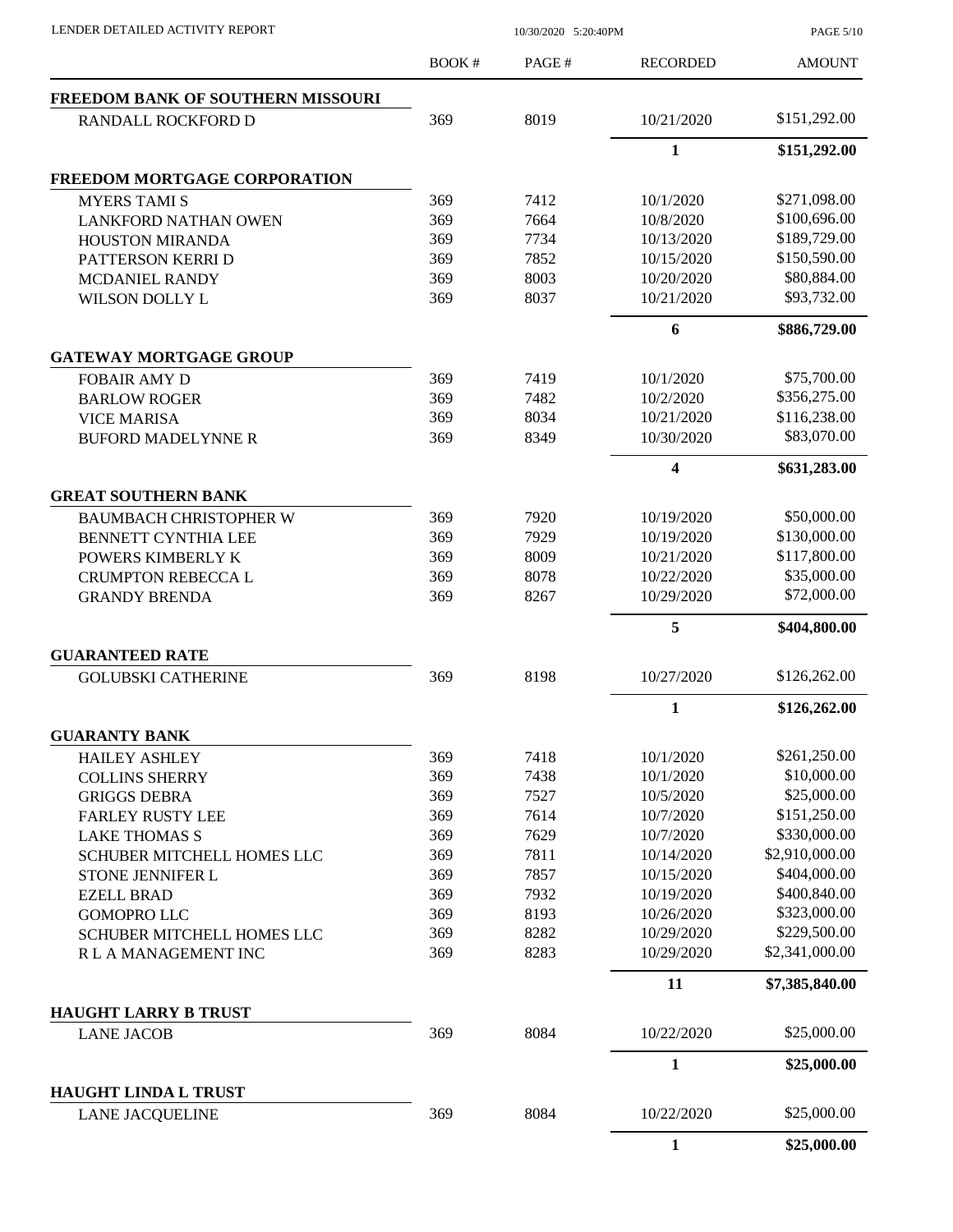| LENDER DETAILED ACTIVITY REPORT                           |              | 10/30/2020 5:20:40PM |                          |                              |
|-----------------------------------------------------------|--------------|----------------------|--------------------------|------------------------------|
|                                                           | <b>BOOK#</b> | PAGE#                | <b>RECORDED</b>          | <b>AMOUNT</b>                |
| <b>HEATER LEWIS L TRUST</b>                               |              |                      |                          |                              |
| <b>FASTBALL LLC</b>                                       | 369          | 8275                 | 10/29/2020               | \$45,000.00                  |
|                                                           |              |                      | $\mathbf{1}$             | \$45,000.00                  |
| <b>HEATER MARYLIN F TRUST</b>                             |              |                      |                          |                              |
| <b>FASTBALL LLC</b>                                       | 369          | 8275                 | 10/29/2020               | \$45,000.00                  |
|                                                           |              |                      | $\mathbf{1}$             | \$45,000.00                  |
| <b>JDW MANAGEMENT LLC</b><br>RYAN MURPHY CONSTRUCTION LLC | 369          | 7474                 | 10/2/2020                | \$42,500.00                  |
|                                                           |              |                      | $\mathbf{1}$             | \$42,500.00                  |
| <b>JPMORGAN CHASE BANK</b>                                |              |                      |                          |                              |
| KO BYUNGSOO                                               | 369          | 7979                 | 10/20/2020               | \$343,920.00                 |
|                                                           |              |                      | $\mathbf{1}$             | \$343,920.00                 |
| <b>LAKEVIEW LOAN SERVICING</b><br>MITCHELL TAYLOR N       | 369          | 7831                 | 10/15/2020               | \$257,056.00                 |
|                                                           |              |                      | 1                        | \$257,056.00                 |
| <b>LETT DALE T TRUST</b>                                  |              |                      |                          |                              |
| <b>CONDICT TOM E</b>                                      | 369          | 7452                 | 10/2/2020                | \$15,000.00                  |
|                                                           |              |                      | 1                        | \$15,000.00                  |
| <b>LOANDEPOT.COM</b>                                      |              |                      |                          |                              |
| <b>CLARK BROOKE M</b>                                     | 369          | 7833                 | 10/15/2020               | \$151,000.00                 |
|                                                           |              |                      | $\mathbf{1}$             | \$151,000.00                 |
| <b>MID MISSOURI BANK</b>                                  |              |                      |                          |                              |
| HUNTER JONATHON D<br><b>LANCE ANNA</b>                    | 369<br>369   | 8216<br>8310         | 10/27/2020<br>10/30/2020 | \$362,000.00<br>\$208,000.00 |
|                                                           |              |                      | $\overline{2}$           | \$570,000.00                 |
| <b>MID-MISSOURI BANK</b>                                  |              |                      |                          |                              |
| WHITE CODY R                                              | 369          | 7476                 | 10/2/2020                | \$223,500.00                 |
| <b>ENGLAND KYLE F</b>                                     | 369          | 7720                 | 10/9/2020                | \$212,000.00                 |
|                                                           |              |                      | $\overline{2}$           | \$435,500.00                 |
| <b>MIL-NEVADA INC</b>                                     |              | 7485                 | 10/2/2020                | \$50,000.00                  |
| REVOLUTION HOME BUYERS LLC<br>REVOLUTION HOME BUYERS LLC  | 369<br>369   | 7486                 | 10/2/2020                | \$65,000.00                  |
|                                                           |              |                      | $\overline{2}$           | \$115,000.00                 |
| MISSOURI HOUSING DEVELOPMENT COMMISSION                   |              |                      |                          |                              |
| PINEIRO SERGIO LEON                                       | 369          | 7701                 | 10/9/2020                | \$4,862.28                   |
| <b>BOOK BRANDON</b>                                       | 369          | 8064                 | 10/22/2020               | \$5,626.00                   |
|                                                           |              |                      | $\boldsymbol{2}$         | \$10,488.28                  |
| <b>MR COOPER</b><br><b>CRAWFORD FORREST C</b>             | 369          | 7655                 | 10/8/2020                | \$99,495.00                  |
|                                                           |              |                      | $\mathbf{1}$             | \$99,495.00                  |
| NATIONSTAR MORTGAGE                                       |              |                      |                          |                              |
| PHILLIPS LORETTA MAY HALL                                 | 369          | 7673                 | 10/9/2020                | \$271,000.00                 |
|                                                           |              |                      | $\mathbf{1}$             | \$271,000.00                 |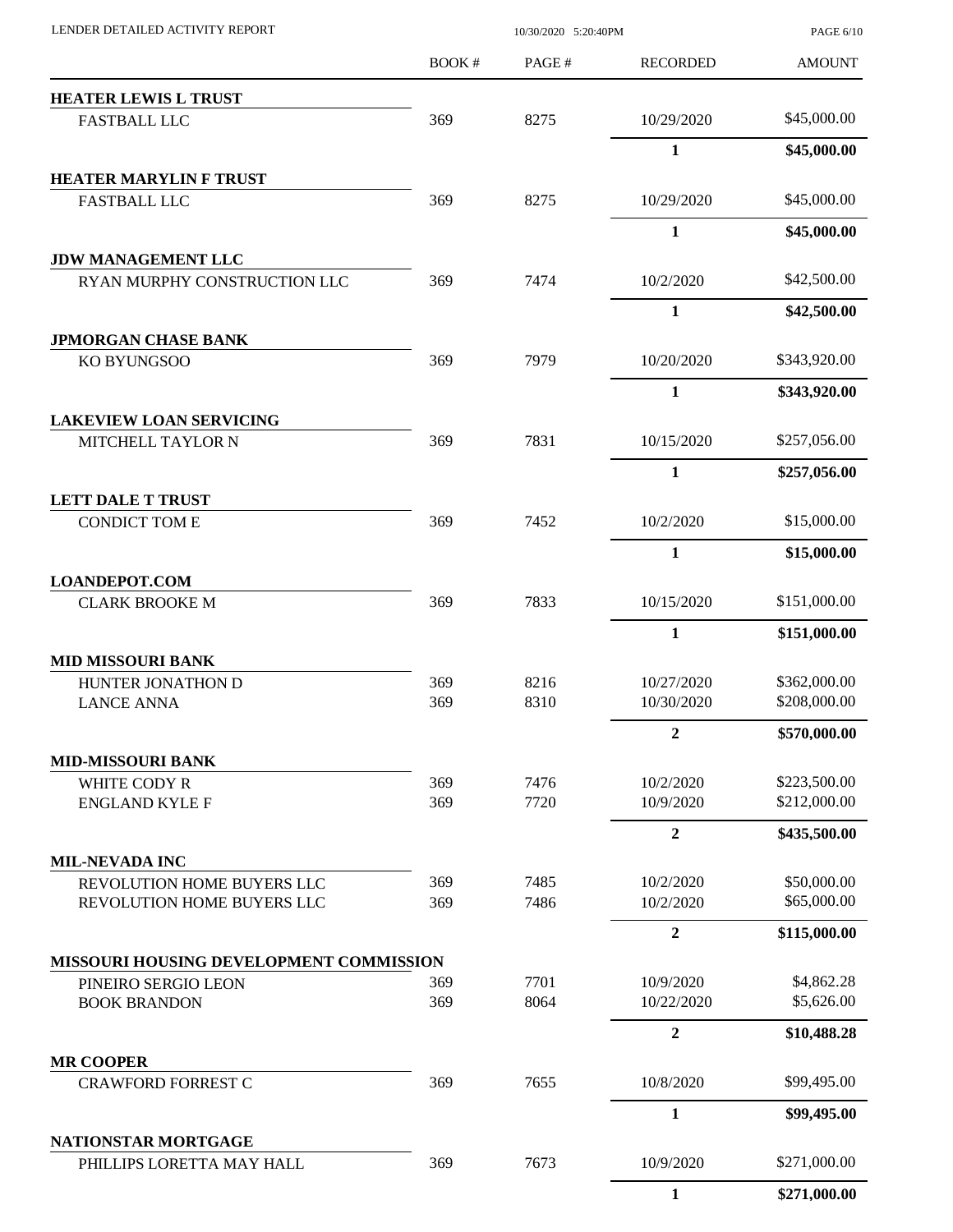|                                    | <b>BOOK#</b> | PAGE# | <b>RECORDED</b> | <b>AMOUNT</b>  |
|------------------------------------|--------------|-------|-----------------|----------------|
| <b>NAVY FEDERAL CREDIT UNION</b>   |              |       |                 |                |
| <b>JAEGER MATTHEW T</b>            | 369          | 7624  | 10/7/2020       | \$258,000.00   |
| HAY JOSHUA L                       | 369          | 7989  | 10/20/2020      | \$210,136.00   |
|                                    |              |       | $\overline{2}$  | \$468,136.00   |
| <b>NEW DAY FINANCIAL</b>           |              |       |                 |                |
| HAFLE MARGITTA E BELZ              | 369          | 7843  | 10/15/2020      | \$108,810.00   |
| ROBERTS BILLY WAYNE                | 369          | 8225  | 10/27/2020      | \$124,149.00   |
| <b>DEAN MICHAEL ANTHONY</b>        | 369          | 8315  | 10/30/2020      | \$147,809.00   |
|                                    |              |       | 3               | \$380,768.00   |
| <b>OAKSTAR BANK</b>                |              |       |                 |                |
| <b>CAIN JAMES R</b>                | 369          | 7647  | 10/8/2020       | \$298,000.00   |
| RANGELINE & 32ND ST INVESTMENT LLC | 369          | 7895  | 10/16/2020      | \$1,564,472.00 |
| <b>REED ROGER H</b>                | 369          | 8006  | 10/20/2020      | \$156,900.00   |
| <b>REED ROGER H</b>                | 369          | 8007  | 10/20/2020      | \$156,900.00   |
| <b>BLUEHAVEN HOMES LLC</b>         | 369          | 8096  | 10/23/2020      | \$92,300.00    |
|                                    |              |       | 5               | \$2,268,572.00 |
| PENNYMAC LOAN SERVICES             |              |       |                 |                |
| <b>SHAFFER AMY</b>                 | 369          | 7553  | 10/6/2020       | \$219,592.00   |
|                                    |              |       | 1               | \$219,592.00   |
| PEOPLES BANK OF SENECA             |              |       |                 |                |
| <b>BRAGG APRIL LEE</b>             | 369          | 7497  | 10/5/2020       | \$167,960.00   |
| <b>WILSON COLTON</b>               | 369          | 7598  | 10/7/2020       | \$90,000.00    |
| 210 RENTALS LLC                    | 369          | 7636  | 10/7/2020       | \$151,000.00   |
| <b>ORTIZ JOSE</b>                  | 369          | 7706  | 10/9/2020       | \$320,000.00   |
| PEREZ NICKI C                      | 369          | 7892  | 10/16/2020      | \$436,050.00   |
| HENRY LAND AND CATTLE LLC          | 369          | 7991  | 10/20/2020      | \$55,000.00    |
| SLINKARD CHRISTOPHER L TRUST       | 369          | 8074  | 10/22/2020      | \$352,000.00   |
| <b>IRELAND JACKIE A</b>            | 369          | 8094  | 10/23/2020      | \$126,400.00   |
| <b>MORROW MIHUI</b>                | 369          | 8210  | 10/27/2020      | \$34,500.00    |
| PARKER ALISON                      | 369          | 8293  | 10/30/2020      | \$750,000.00   |
| <b>BUTLER MISTY</b>                | 369          | 8327  | 10/30/2020      | \$157,600.00   |
| <b>BUTLER CHRISTOPHER</b>          | 369          | 8328  | 10/30/2020      | \$17,730.00    |
|                                    |              |       | 12              | \$2,658,240.00 |
| <b>PINNACLE BANK</b>               |              |       |                 |                |
| <b>KASTL JOYCE A</b>               | 369          | 7691  | 10/9/2020       | \$250,000.00   |
| FLUKER EVELYN M                    | 369          | 7803  | 10/14/2020      | \$156,000.00   |
| <b>LOCHER MELISSA A TRUST</b>      | 369          | 7970  | 10/20/2020      | \$262,500.00   |
|                                    |              |       | 3               | \$668,500.00   |
| PNC BANK                           |              |       |                 |                |
| <b>ROWLAND GREG A</b>              | 369          | 7645  | 10/8/2020       | \$141,600.00   |
|                                    |              |       | 1               | \$141,600.00   |
| PNC BANK NATIONAL ASSOCIATION      |              |       |                 |                |
| <b>TEEL LINDSEY</b>                | 369          | 7749  | 10/13/2020      | \$48,500.00    |
|                                    |              |       | $\mathbf{1}$    | \$48,500.00    |
| POOLE FAMILY TRUST                 | 369          | 7454  | 10/2/2020       | \$9,000.00     |
| OAK POINTE ASSOC LLC               |              |       |                 |                |
|                                    |              |       | $\mathbf{1}$    | \$9,000.00     |

LENDER DETAILED ACTIVITY REPORT 10/30/2020 5:20:40PM

PAGE 7/10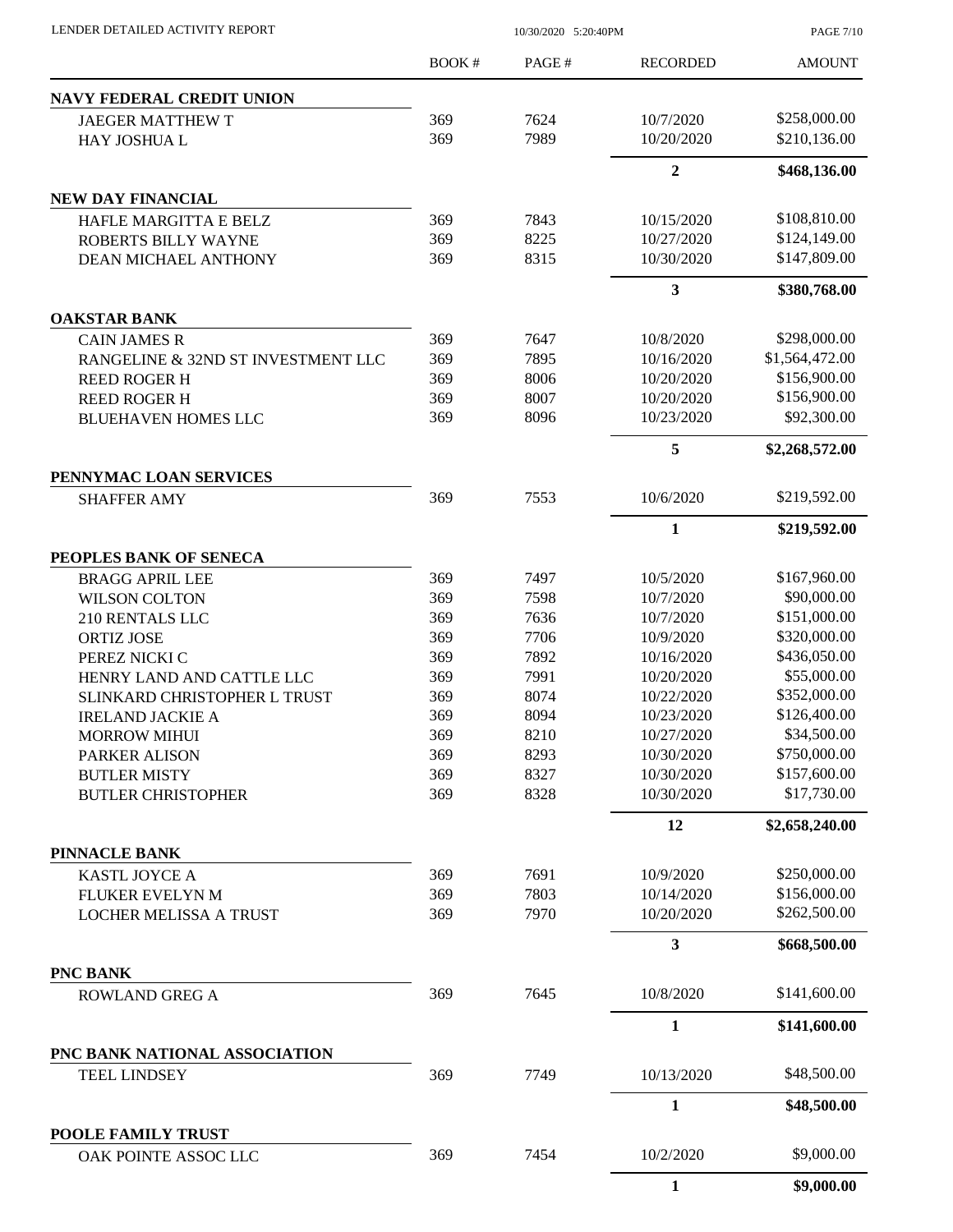| LENDER DETAILED ACTIVITY REPORT            | 10/30/2020 5:20:40PM |       |                 | <b>PAGE 8/10</b> |  |
|--------------------------------------------|----------------------|-------|-----------------|------------------|--|
|                                            | <b>BOOK#</b>         | PAGE# | <b>RECORDED</b> | <b>AMOUNT</b>    |  |
| <b>PRIMELENDING</b>                        |                      |       |                 |                  |  |
| <b>BLACKLEDGE BRIENNA</b>                  | 369                  | 7820  | 10/14/2020      | \$212,400.00     |  |
|                                            |                      |       | $\mathbf{1}$    | \$212,400.00     |  |
| <b>QUICKEN LOANS</b>                       |                      |       |                 |                  |  |
| <b>WILSON PATRICIA A</b>                   | 369                  | 7472  | 10/2/2020       | \$187,339.00     |  |
| <b>MYERS LESLIE</b>                        | 369                  | 7489  | 10/5/2020       | \$71,200.00      |  |
| <b>SMITH CHARLES DAVID JR</b>              | 369                  | 7490  | 10/5/2020       | \$206,000.00     |  |
| STONE BENJAMIN LEE                         | 369                  | 7494  | 10/5/2020       | \$172,999.00     |  |
| <b>BARTELS ROBERT J</b>                    | 369                  | 7499  | 10/5/2020       | \$110,000.00     |  |
| <b>ANDREWS MICHAEL S</b>                   | 369                  | 7521  | 10/5/2020       | \$207,100.00     |  |
| <b>MARLETT DEANN</b>                       | 369                  | 7594  | 10/7/2020       | \$250,000.00     |  |
| <b>BOOE BOBBY MICHAEL</b>                  | 369                  | 7639  | 10/8/2020       | \$130,000.00     |  |
| <b>GRADDY ADAM</b>                         | 369                  | 7667  | 10/9/2020       | \$244,000.00     |  |
| <b>NAAYEM HAZIM A</b>                      | 369                  | 7830  | 10/15/2020      | \$96,650.00      |  |
| <b>DITTMER JASON MATTHEW</b>               | 369                  | 7911  | 10/19/2020      | \$94,462.00      |  |
| <b>PYATT JARED W</b>                       | 369                  | 7953  | 10/20/2020      | \$373,000.00     |  |
| <b>RICHARD JAMES GLENN</b>                 | 369                  | 7962  | 10/20/2020      | \$132,000.00     |  |
| <b>GILLIAM DAVID J</b>                     | 369                  | 8058  | 10/21/2020      | \$75,100.00      |  |
| <b>BROOKS LAURA L</b>                      | 369                  | 8109  | 10/23/2020      | \$96,400.00      |  |
|                                            |                      |       | 15              | \$2,446,250.00   |  |
| SECRETARY OF HOUSING AND URBAN DEVELOPMENT |                      |       |                 |                  |  |
| HENSON LISA C                              | 369                  | 8100  | 10/23/2020      | \$661.68         |  |
|                                            |                      |       | $\mathbf{1}$    | \$661.68         |  |
| SECURITY BANK AND TRUST                    |                      |       |                 |                  |  |
| EHRHART TRACY A                            | 369                  | 7466  | 10/2/2020       | \$193,309.31     |  |
|                                            |                      |       | $\mathbf{1}$    | \$193,309.31     |  |
| <b>SECURITY BANK OF SOUTHWEST MISSOURI</b> |                      |       |                 |                  |  |
| ALLEN MAGGIE                               | 369                  | 7403  | 10/1/2020       | \$120,000.00     |  |
|                                            |                      |       | $\mathbf{1}$    | \$120,000.00     |  |
| <b>SIMMONS BANK</b>                        |                      |       |                 |                  |  |
| <b>ANRENDER MARY BOSE</b>                  | 369                  | 8334  | 10/30/2020      | \$400,000.00     |  |
|                                            |                      |       | $\mathbf{1}$    | \$400,000.00     |  |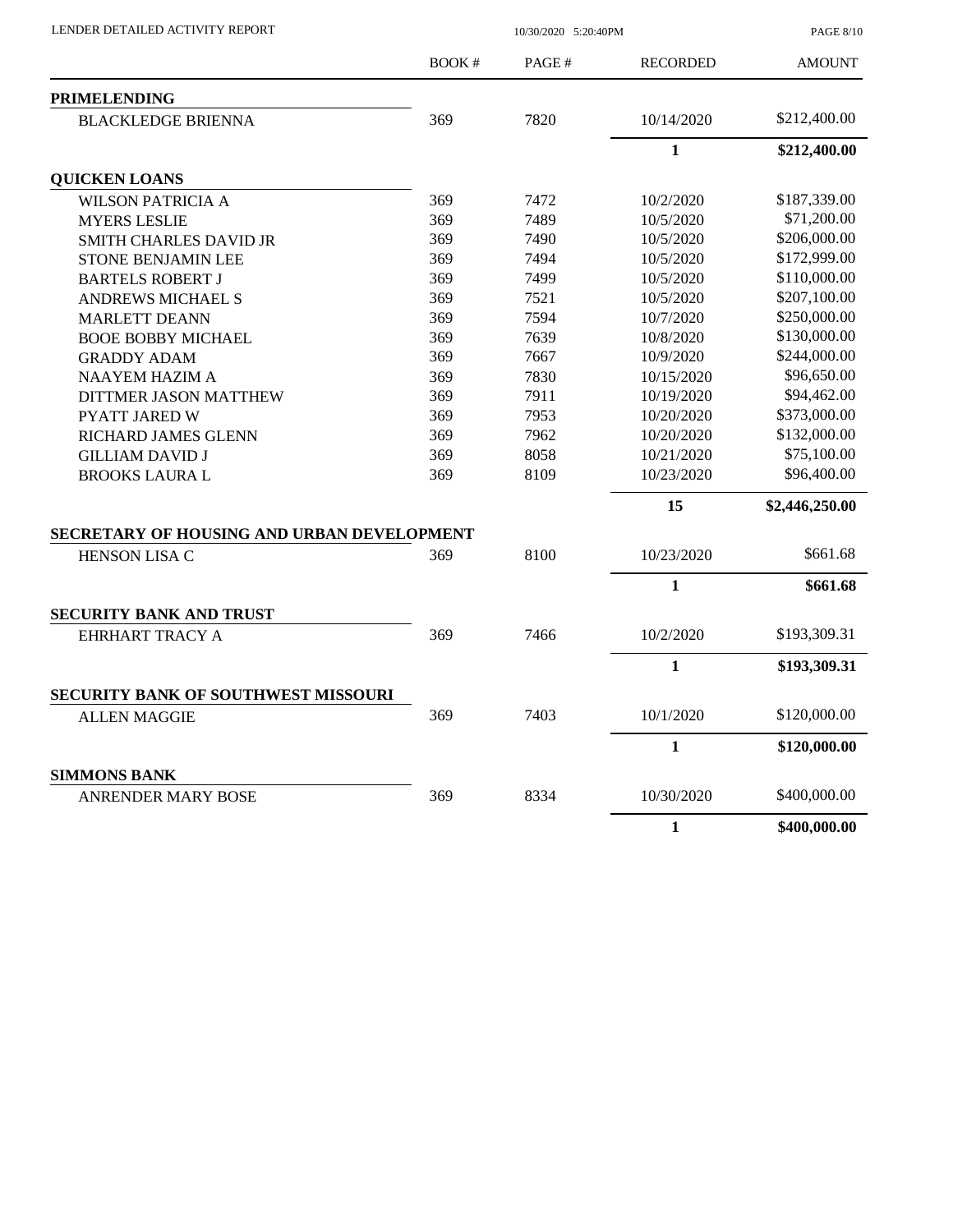| LENDER DETAILED ACTIVITY REPORT |  |
|---------------------------------|--|
|                                 |  |

10/30/2020 5:20:40PM

PAGE 9/10

|                                   | <b>BOOK#</b> | PAGE# | <b>RECORDED</b> | <b>AMOUNT</b>  |
|-----------------------------------|--------------|-------|-----------------|----------------|
| SOUTHWEST MISSOURI BANK           |              |       |                 |                |
| <b>LANCASTER W REECE</b>          | 369          | 7422  | 10/1/2020       | \$270,000.00   |
| <b>BERNER JOSEPH N</b>            | 369          | 7423  | 10/1/2020       | \$12,000.00    |
| <b>KELLY GAYLEN</b>               | 369          | 7425  | 10/1/2020       | \$10,000.00    |
| MARTIN DEBORAH RAE HOUGHTON TRUST | 369          | 7501  | 10/5/2020       | \$30,000.00    |
| <b>RAY TERESAL</b>                | 369          | 7507  | 10/5/2020       | \$24,000.00    |
| <b>SASSER DAWN</b>                | 369          | 7602  | 10/7/2020       | \$175,000.00   |
| <b>RICHARDS MATHEW</b>            | 369          | 7622  | 10/7/2020       | \$127,000.00   |
| <b>CARPENTER STEPHEN</b>          | 369          | 7666  | 10/9/2020       | \$50,000.00    |
| <b>MARTIN TYLER J</b>             | 369          | 7690  | 10/9/2020       | \$330,000.00   |
| <b>KEETER CRAIG A</b>             | 369          | 7694  | 10/9/2020       | \$231,920.00   |
| MEDLOCK GREGORY L                 | 369          | 7747  | 10/13/2020      | \$17,600.00    |
| DUNN JOHN M                       | 369          | 7752  | 10/13/2020      | \$21,000.00    |
| HOUSH TWYLA                       | 369          | 7765  | 10/13/2020      | \$188,050.00   |
| <b>MUSICK DOUGLAS</b>             | 369          | 7823  | 10/14/2020      | \$183,000.00   |
| TRIPLETT RANDY R                  | 369          | 7828  | 10/14/2020      | \$260,000.00   |
| WHITEHEAD HOLLY J                 | 369          | 7900  | 10/16/2020      | \$60,000.00    |
| <b>KENDRICK ALEX</b>              | 369          | 7901  | 10/16/2020      | \$65,000.00    |
| <b>LANCASTER S KAY</b>            | 369          | 7923  | 10/19/2020      | \$270,000.00   |
| <b>BENNETT MICHAELA</b>           | 369          | 8057  | 10/21/2020      | \$284,000.00   |
| <b>DIVINE ROBERT W</b>            | 369          | 8060  | 10/21/2020      | \$100,000.00   |
| <b>WARD ANDREA</b>                | 369          | 8061  | 10/22/2020      | \$150,000.00   |
| JL MERRELL PROPERTIES LLC         | 369          | 8130  | 10/23/2020      | \$125,839.40   |
| <b>CARRY CHARLA LEANN</b>         | 369          | 8217  | 10/27/2020      | \$189,350.00   |
| <b>HURN COLTEN</b>                | 369          | 8232  | 10/27/2020      | \$38,200.00    |
| <b>HASTY LAVETA ANN</b>           | 369          | 8309  | 10/30/2020      | \$239,000.00   |
|                                   |              |       | 25              | \$3,450,959.40 |
| <b>STAUFFER VALERIE TRUST</b>     |              |       |                 |                |
| <b>CONDICT GLENDA M</b>           | 369          | 7452  | 10/2/2020       | \$15,000.00    |
|                                   |              |       | $\mathbf{1}$    | \$15,000.00    |
| THE BANK OF WYANDOTTE             |              |       |                 |                |
| FRIEND KIMBERLY D                 | 369          | 7891  | 10/16/2020      | \$86,743.00    |
|                                   |              |       | $\mathbf{1}$    | \$86,743.00    |
| THE CORNERSTONE BANK              |              |       |                 |                |
| <b>BARNARD VANESSA</b>            | 369          | 8166  | 10/26/2020      | \$140,000.00   |
| <b>GOOD TINA MARIE</b>            | 369          | 8260  | 10/29/2020      | \$76,000.00    |
|                                   |              |       | $\overline{2}$  | \$216,000.00   |
| TOWN MORTGAGE COMPANY             |              |       |                 |                |
| <b>WOOSTER ROBERT</b>             | 369          | 7715  | 10/9/2020       | \$96,520.00    |
|                                   |              |       | $\mathbf{1}$    | \$96,520.00    |